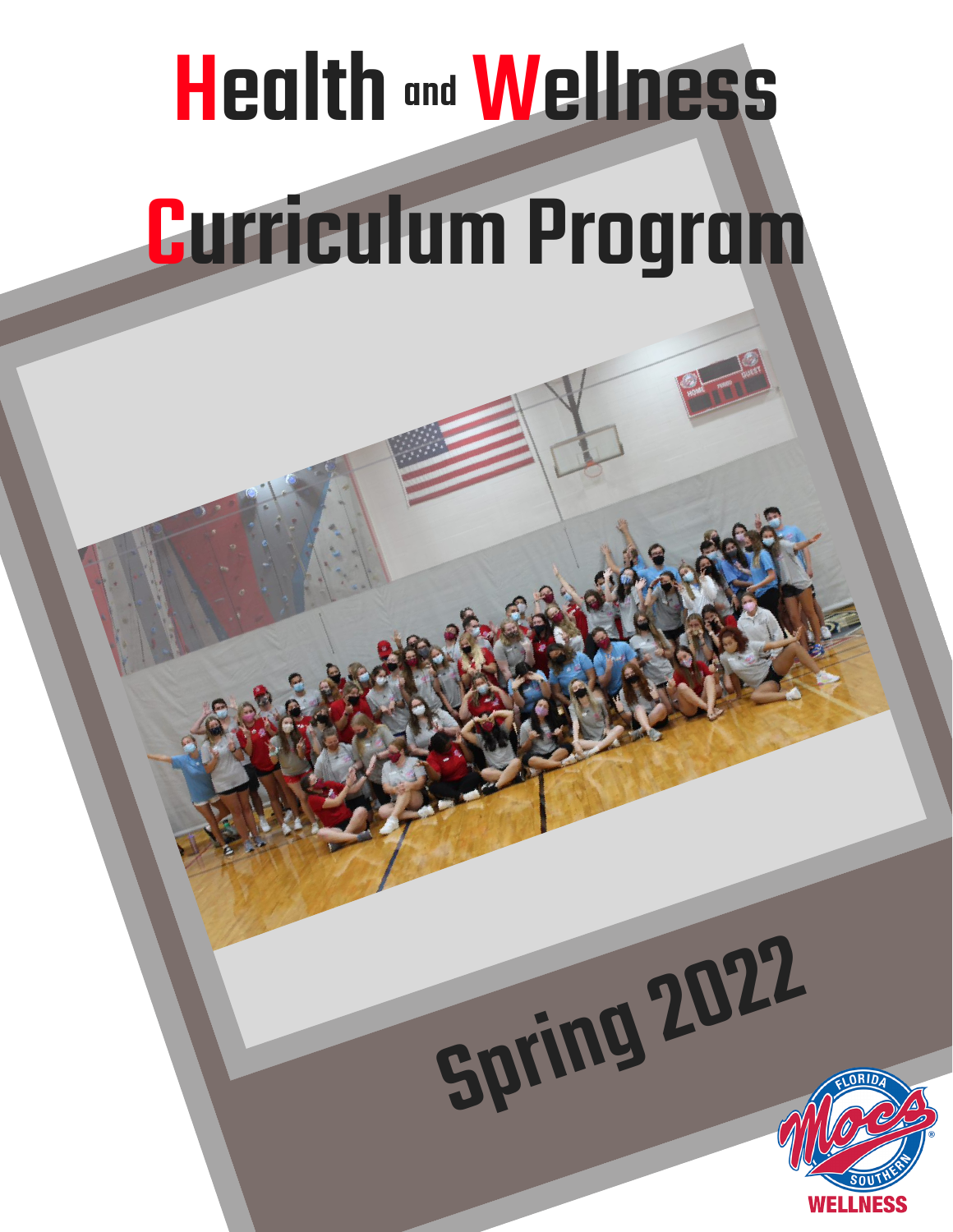# Staff Development Plan

#### :Mission:

The Health and Wellness Curriculum will provide formal co-curricular training to improve student development and facilitate an enhanced transition after college.

#### :Purpose:

- Provide student with specific training and education to improve their success
- Provide certification opportunities that will complement student involvement, achievement and marketability
- Improve student worker experience by increasing their involvement, satisfaction, retention and service
- Enhance the Hollis Wellness Center's services by investing in student employee skills



#### :Learn more:

http://www.flsouthern.edu/wellness/student-employment.aspx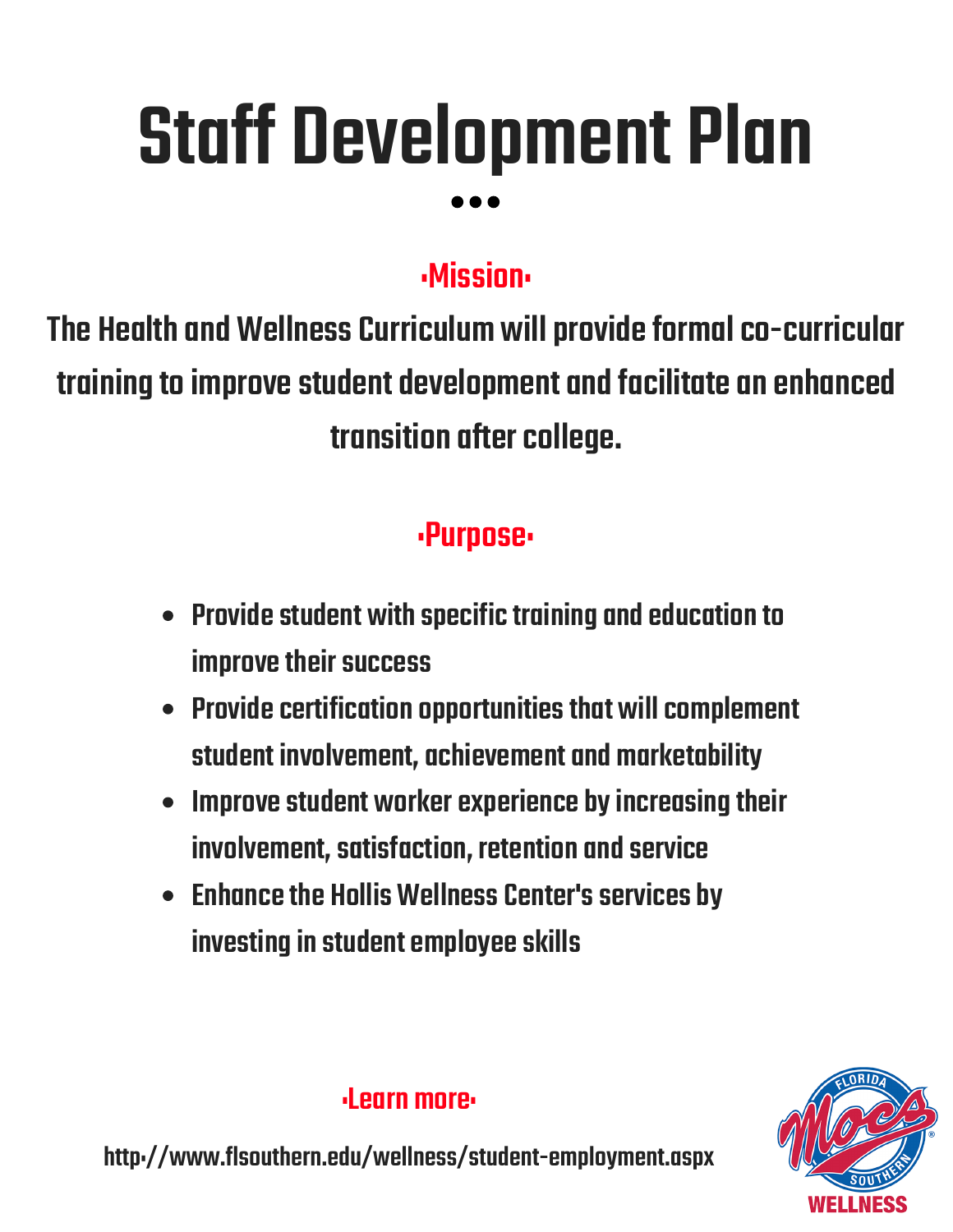# **Levels and Incentives**



\*Additional credit may be available through independent study (see pg. 5) \*Arriving late, leaving early or no-showing  $=$  no classcredit \*No moreprerequisiteclassfor incentives

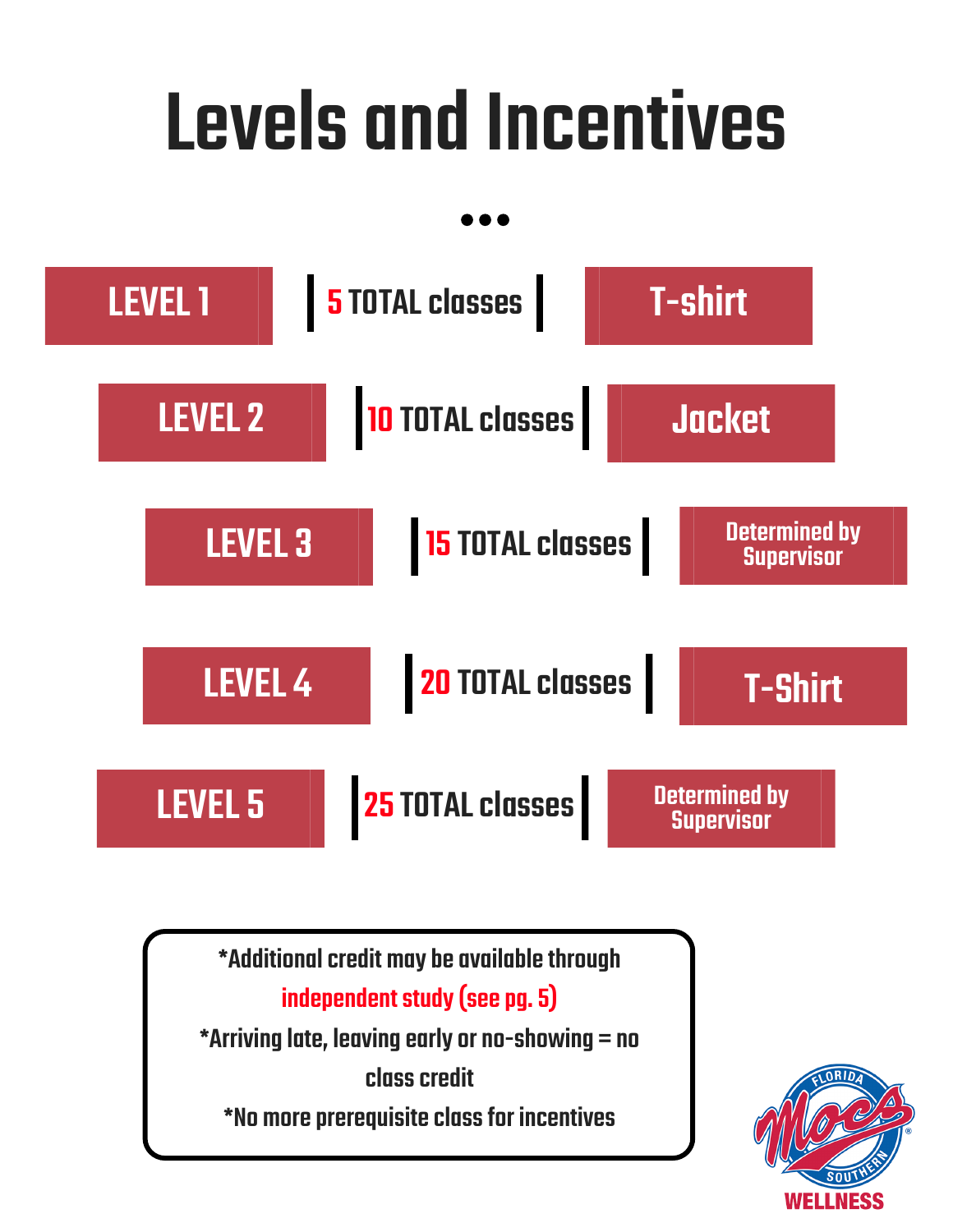### **Class Schedule and Descriptions Spring 2022**



#### Monday,January24th-5:30-6:30pm

#### **Healthy Body, Healthy Mind (in PDR)**

Whether you're looking for major lifestyle change, tips and tricks, or guidance on eating habits, this nutrition & fitness course has it all. We'll take a step-by-step approach to finding your recommended intakes and strategies to incorporate sustainable changes your lifestyle.

#### Tuesday, February 8th - 6-7pm

#### **True Colors (in PDR)**

This class will focus on the personality assessment called True Colors. Discover your supervision style, how to work with other styles, and more during this comprehensive but easy-to-understand session.

#### Monday, February 28th - 5-6pm

**Self-Care or Self-Destruction? Making the Most of yourFree Time (in PDR)** This class will have participants self-analyze their personal and professional habits and discover strategies on how to create more productivity and balance.

#### Tuesday, March 22nd - 4:40-5:40pm

**Finance (Room in BBB TBD)**

Join Dr. Falcon for expert insight for all things finance. From credit scores to making the right financial decisions, this class offers a comprehensive look into getting and keeping your financesin-check!

#### Thursday, April 7th - 5-30-6-30pm

**Everything is Figureoutable (in PDR)**

Ever feel stuck or in a rut with projects, relationships, or other aspects of life? Learn strategies to shift your mindset and create meaningful change that benefits your happiness and success.

#### Thursday, April 21st - 6-8pm

**Dinner Etiquette (TBD)**

Join us for a free meal and a lesson on proper dining etiquette!